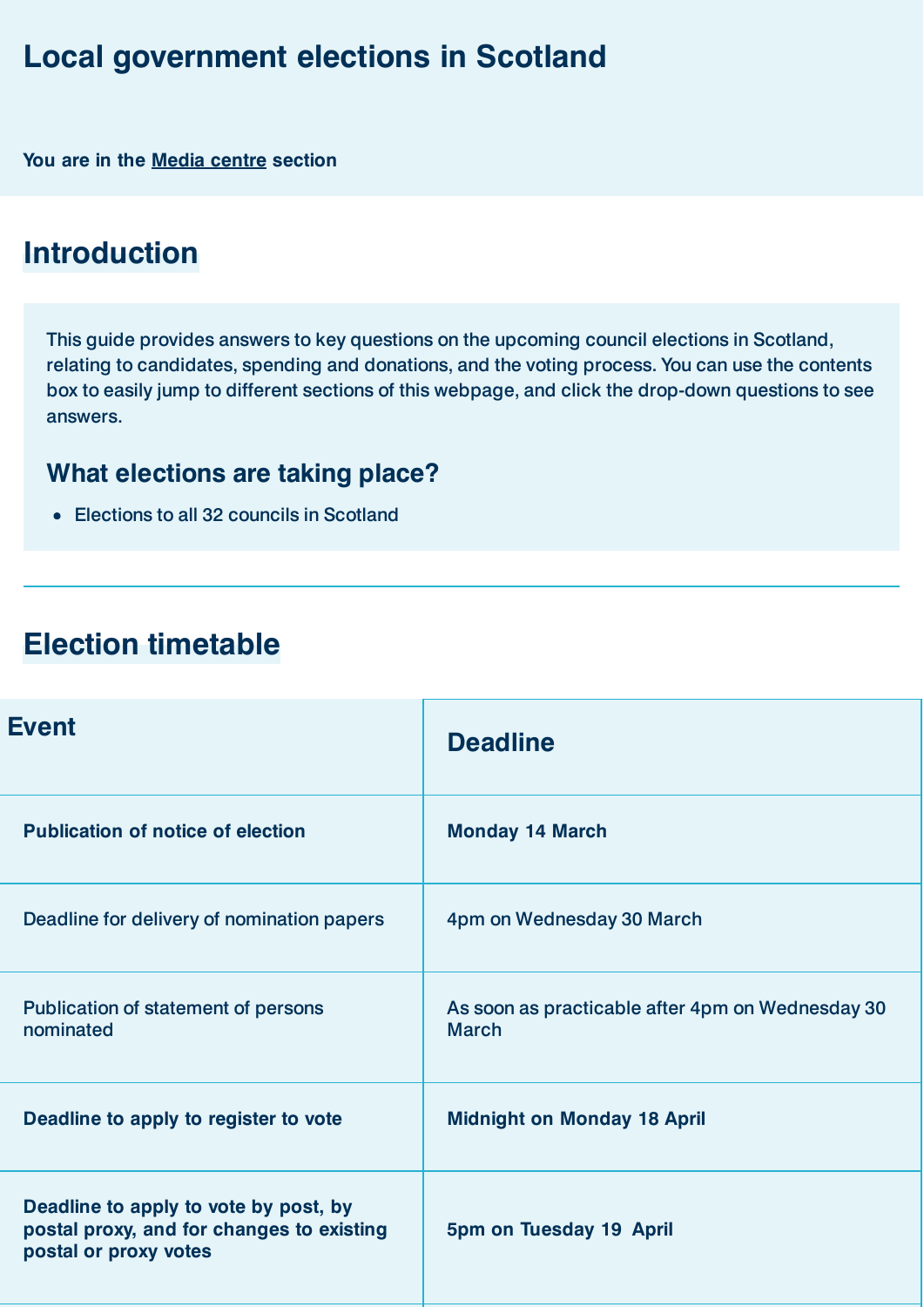| Deadline for new proxy vote applications                               | 5pm on Tuesday 26 April                                          |
|------------------------------------------------------------------------|------------------------------------------------------------------|
| <b>Polling day</b>                                                     | 7am to 10pm on Thursday 5 May                                    |
| Deadline for emergency proxy applications                              | 5pm on Thursday 5 May                                            |
| Deadline to apply for a replacement for<br>spoilt or lost postal votes | 10pm on Thursday 5 May                                           |
| <b>Counting of votes</b>                                               | <b>Friday 6 May</b><br>Counts commence between 8am and 9.30am.   |
| Delivery of return of election expenses                                | 35 calendar days after the day the results have<br>been declared |

# **Becoming a candidate**

#### Who can become a candidate?

Anyone who wants to stand as a candidate must be at least 18 years old, and a British or qualifying Commonwealth citizen, or a qualifying foreign national and must meet at least one of the following four qualifications.

Be, and continue to be, registered to vote in the local authority area that they are standing in, from the day of their nomination onwards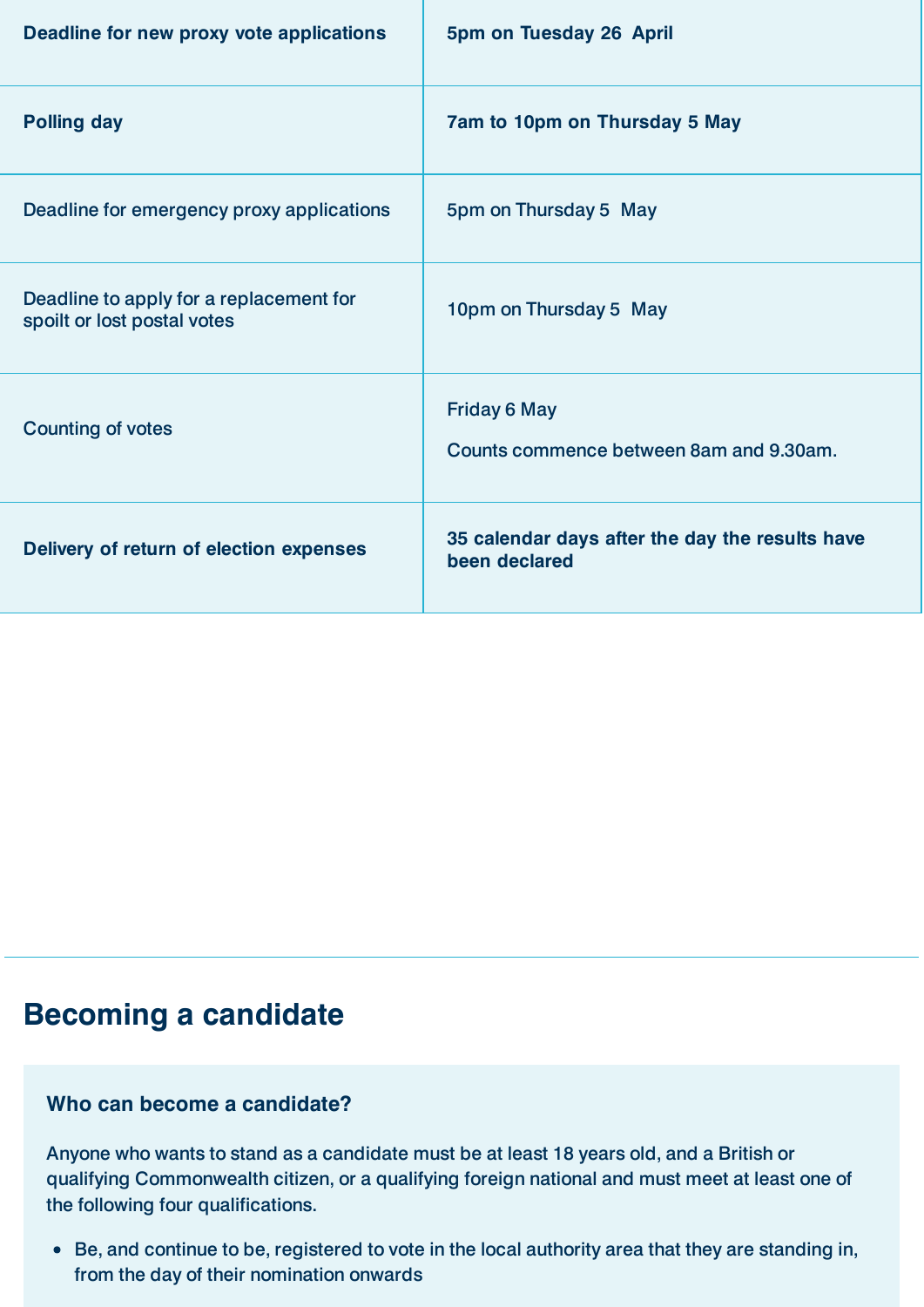- Occupy, as owner or tenant, any land or other premises in the local authority area that they are standing in, during the whole of the 12 months before the day of their nomination
- Their main or only place of work must have been in the local authority area that they are standing in for the 12 month period up to the date of their nomination
- Have lived in the local authority area that they are standing in during the whole of the 12 months before the day of their nomination

#### **What are the disqualification rules?**

The rules around standing for election and the disqualifications that apply are complex. Further information can be found in the Electoral Commission's guidance for [candidates](https://www.electoralcommission.org.uk/sites/default/files/2021-11/SLG%20Part%201%20Can%20you%20stand%20for%20election.pdf) and agents.

#### Can someone stand for election in more than one ward within the same local **authority?**

Anyone who wants to stand as a candidate can submit nomination papers for more than one ward, but they cannot stand for election in more than one ward within the same local authority after the deadline of withdrawals.

#### When does someone become a candidate?

The earliest that a person can officially become a candidate is 23 March, the last day for the publication of the notice of election. If a person has already declared themselves a candidate at the election, or the party has announced the candidate's intention to stand, then they will officially become a candidate on this date.

If they declare that they will be a candidate at the elections after 23 March, they become a candidate on that day, or the date they formally submit their nominations papers – whichever is earliest.

#### When will we know who all of the candidates are?

The relevant Returning Officer will publish the full list of candidates standing in their constituency. This will happen in most cases as soon as practicable after 4pm on Wednesday 30 March.

This information will usually be available on the respective local authority website.

## **Campaigning at the election**

**When can candidates start campaigning?**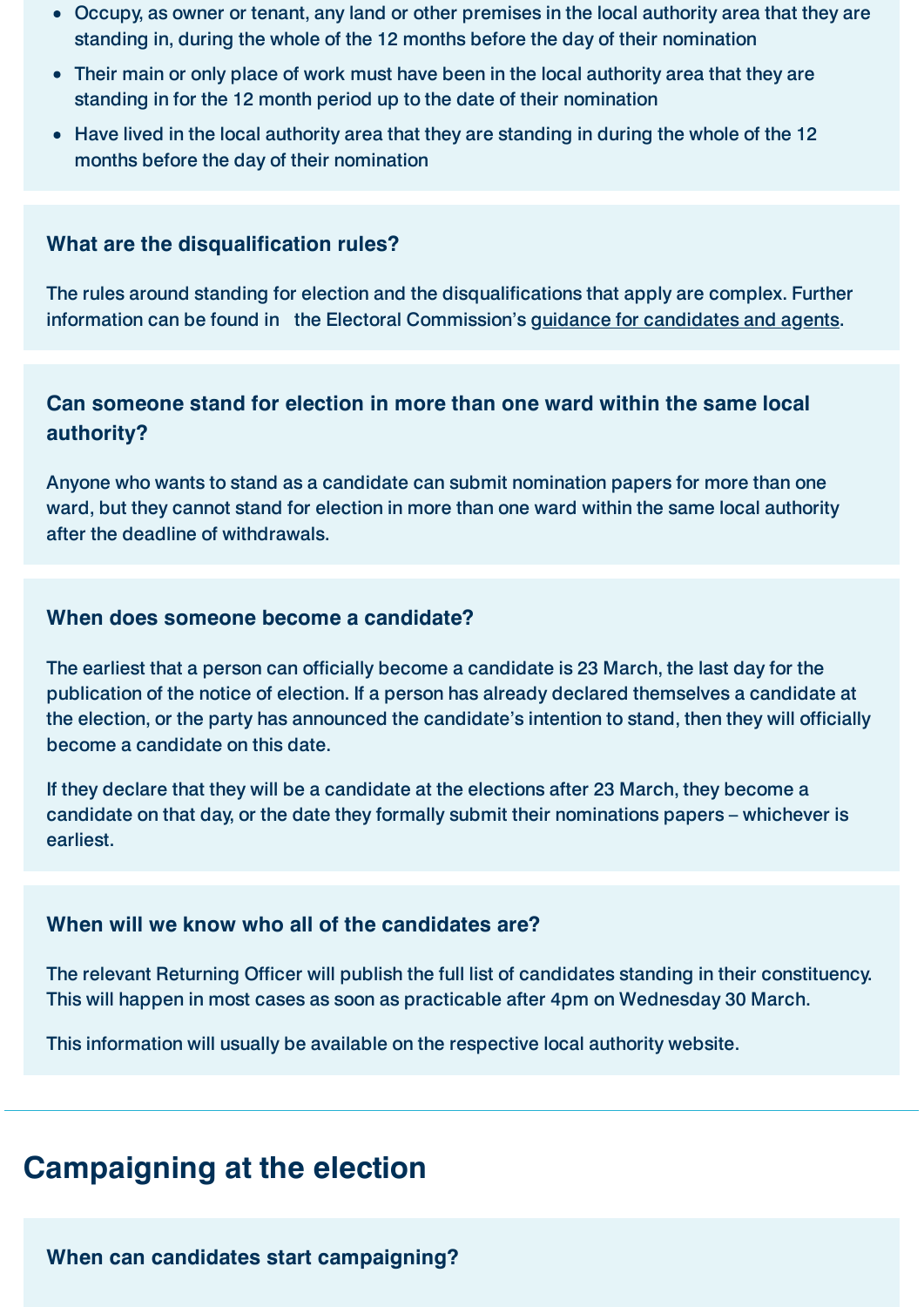Candidates can start campaigning at any time. They do not have to wait until they are validly nominated to declare that they will run for election, ask people to support them or publish campaign material.

Election spending limits apply from the day after a person officially becomes a candidate.

#### What can candidates say about one another during the campaign?

It is illegal to make a false statement about the personal character of a candidate in order to influence the result of the election. Rules about libel and slander may also apply to election materials.

The police may investigate allegations of the specific electoral offence of making a false statement. Libel and slander issues are a matter for the civil courts.

The Electoral Commission does not have a regulatory role in relation to the content of campaign material or what candidates say about each other. However, we do encourage all campaigners to undertake their vital role responsibly and to support campaign transparency.

#### What are the electoral rules regarding campaign materials?

By law, candidate election material, whether digital or printed, at Scottish council elections must include an 'imprint'. This means including certain details to show who is responsible for the material. This helps to ensure there is transparency about who is campaigning.

More information on the imprint requirements is available in our imprint factsheet for [campaigners.](https://www.electoralcommission.org.uk/sites/default/files/2021-08/Digital%20imprints%20factsheet%20candidates%20SP%20July%202021.pdf)

#### **Can candidates see the electoral register?**

Once someone becomes a candidate, they are entitled to receive, free of charge, a copy of the full electoral register and the lists of people voting by post or proxy (the absent voters' lists) for the electoral area that they are contesting.

Candidates may only use the full electoral register to help them complete their nomination form, to campaign and to check that donations they receive come from a permissible source.

Candidates must not release any details that appear in the electoral register (this is different from information on the open register, which is available for general sale).

## **Spending and donation rules**

**What is the regulated period for the May elections?**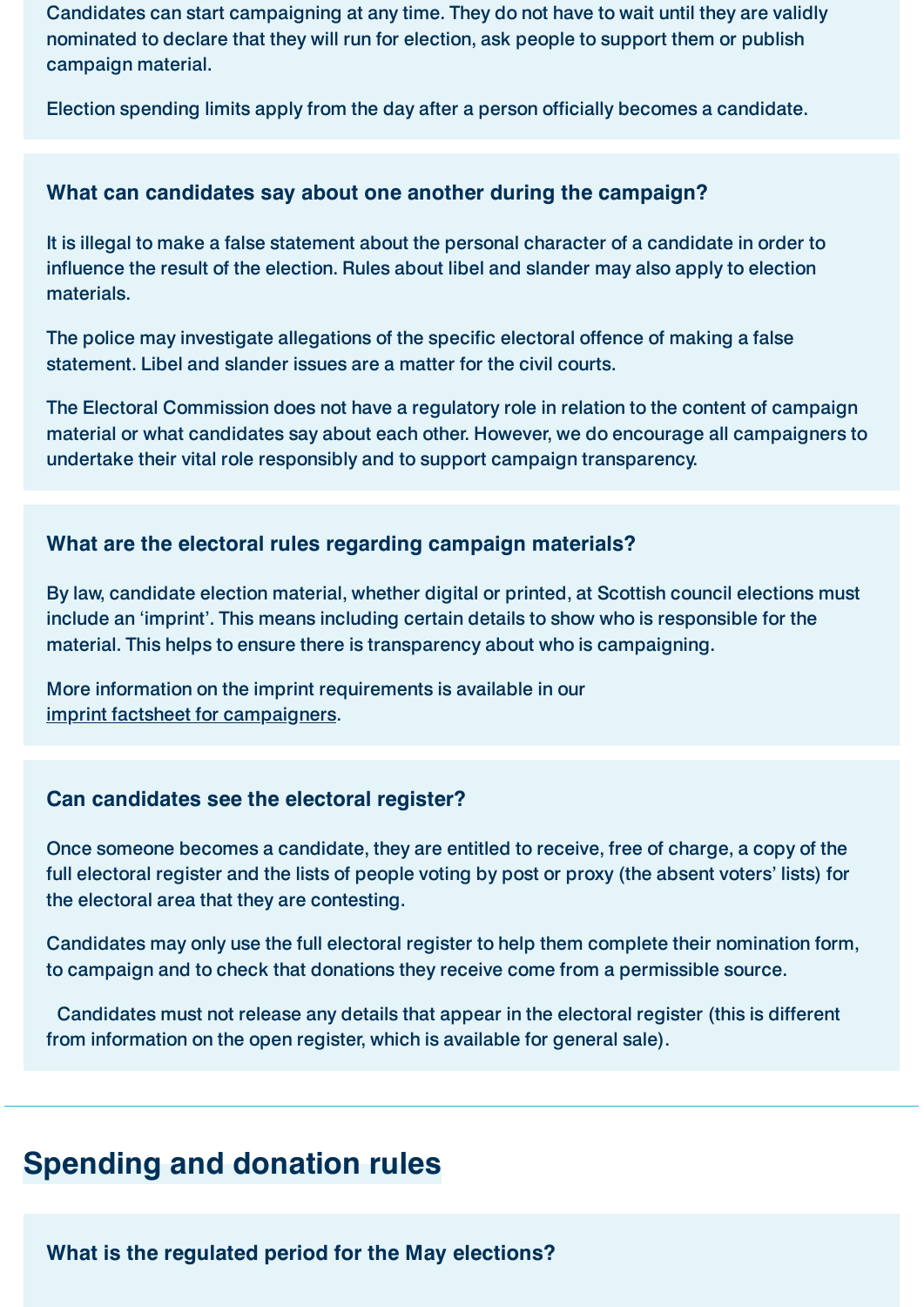The regulated period is the period in the run up to an election during which electoral spending rules apply to campaigning. The regulated period for these elections begins the day after someone officially becomes a candidate and ends on polling day, 5 May.

The earliest someone can officially become a candidate is on 23 March

#### **What are the spending limits?**

The spending limit for each council election candidate is £806, plus 7p per local government elector registered to vote on the last day for publication of the notice of election in the ward where the candidate is standing.

For example If there are 7,500 electors in a ward, the spending limit is: £806 + (7,500 x 0.07) = £1,331.

Where two or more candidates are standing in the same ward and either have the same election agent, or, use the same campaign rooms, or, publish joint material then the limit is reduced.

Further information on joint spending limits is in our spending and donations [guidance](https://www.electoralcommission.org.uk/sites/default/files/2022-02/2022%20Locals%20Scotland%20Part%203%20C%26A%20-%20FINAL%20-%20Feb%2022_0.pdf) for candidates and agents.

#### **What activities count towards the spending limit?**

Candidate spending includes, among other things, the costs of:

- advertising of any kind, such as posters, newspaper adverts, websites or social media
- unsolicited material sent to voters, such as letters, leaflets or emails that are not sent in response to specific queries

Activities that do not count include, among other things:

- use of someone's personal car or other means of transport acquired principally for that person's personal use and provided free of charge
- costs that are reasonably attributable to the candidate's disability or to costs for translation to languages other than English

#### **Who is responsible for candidate spending?**

It is the responsibility of the candidate's agent (or the candidate, if they act as their own agent) to fully and accurately report spending. Both the candidate and the agent should ensure they understand the rules and that all spending is properly authorised, recorded and reported. Both the candidate and the agent must make a declaration that their reporting is accurate. Making this statement falsely is an offence.

#### What happens if a candidate exceeds their spending limit?

Exceeding the spending limit can be a criminal offence. Allegations relating to candidate spending offences at Scottish council elections should be made to Police Scotland.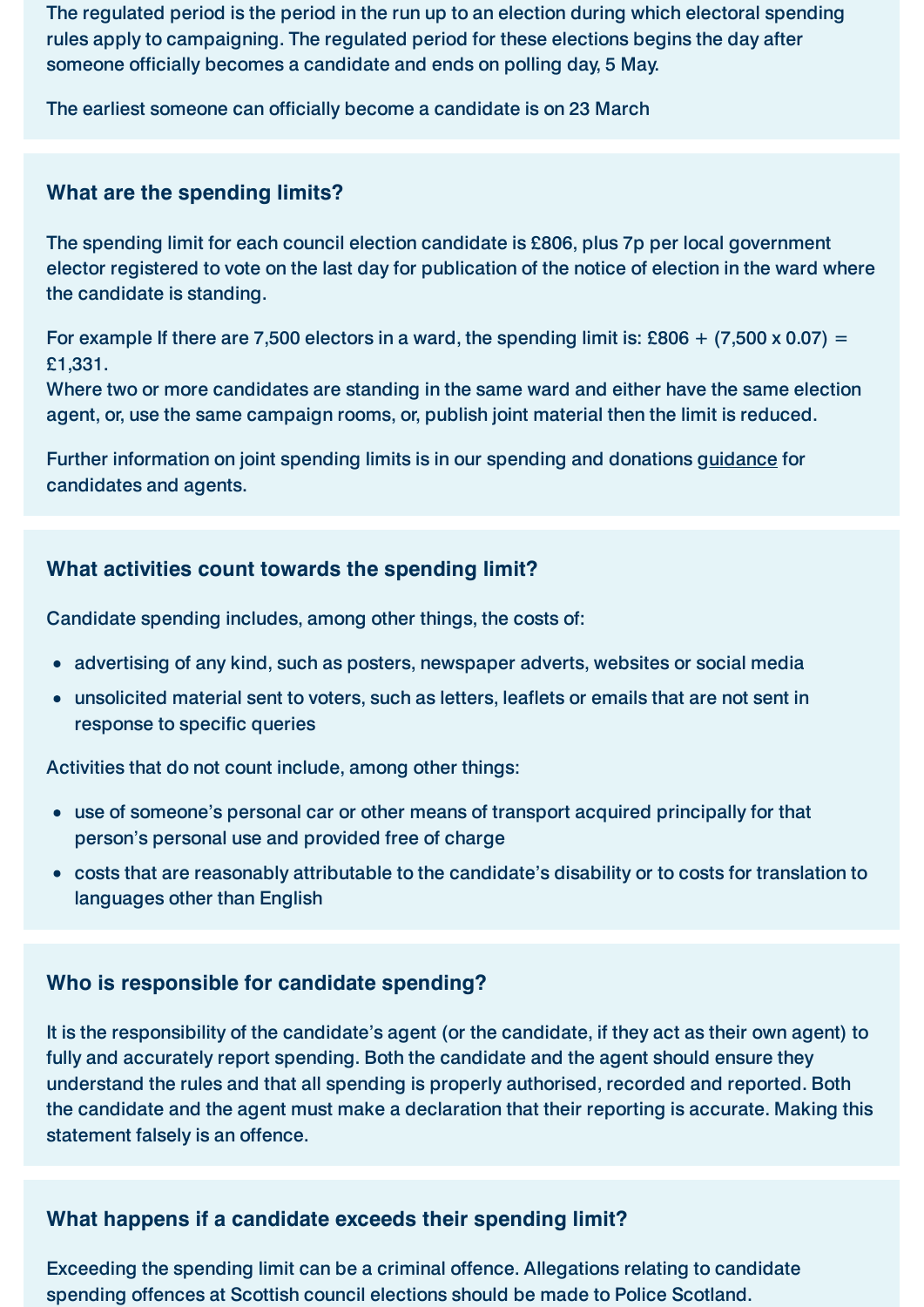Whilst the Electoral Commission has a statutory duty to monitor compliance with laws relating to candidate and agent expenses, it is not legally empowered to investigate and impose sanctions for these offences.

#### **What counts as a donation?**

The 2022 Scottish council elections are the first council elections in Scotland at which candidates are required to report any relevant donations.

A donation is money, goods, property or services given to a candidate, without charge or on noncommercial terms, and which has a value of over £50.

Anything with a value of £50 or less does not count as a donation.

#### **Who can donate to candidates?**

Candidates must only accept donations over £50 from permissible sources. This applies to cash donations and donations in kind.

Donations that are not from a permissible source must be returned to the donor within 30 days. After that, the donation may be forfeited.

Permissible donors are, amongst others, an individual on a UK electoral register (including overseas electors), most registered UK companies, and UK-registered trade unions. The full list of permissible donors can be viewed on our [website.](https://www.electoralcommission.org.uk/who-we-are-and-what-we-do/financial-reporting/donations-and-loans)

#### **Can political parties fund their candidates?**

Many political parties run a local 'fighting fund' for their candidate. If the fund is managed and controlled by the party and not the candidate, then donations to the fund are usually treated as having been made to the party and the agent does not need to treat them as donations to the candidate, unless the donations are specially made towards the candidate's election campaign.

However, candidates will need to report donations from the local party that are made for the purpose of meeting their campaign spending.

#### **What are the rules on crowdfunding?**

Candidates can use crowdfunding websites to raise donations for their campaign. The candidate must know who the money comes from so that they can carry out the permissibility checks, and ensure that there are measures in place to return donations that are from impermissible sources.

The Commission has published [guidance](https://www.electoralcommission.org.uk/media/4371) on crowdfunding donations and the rules on permissibility.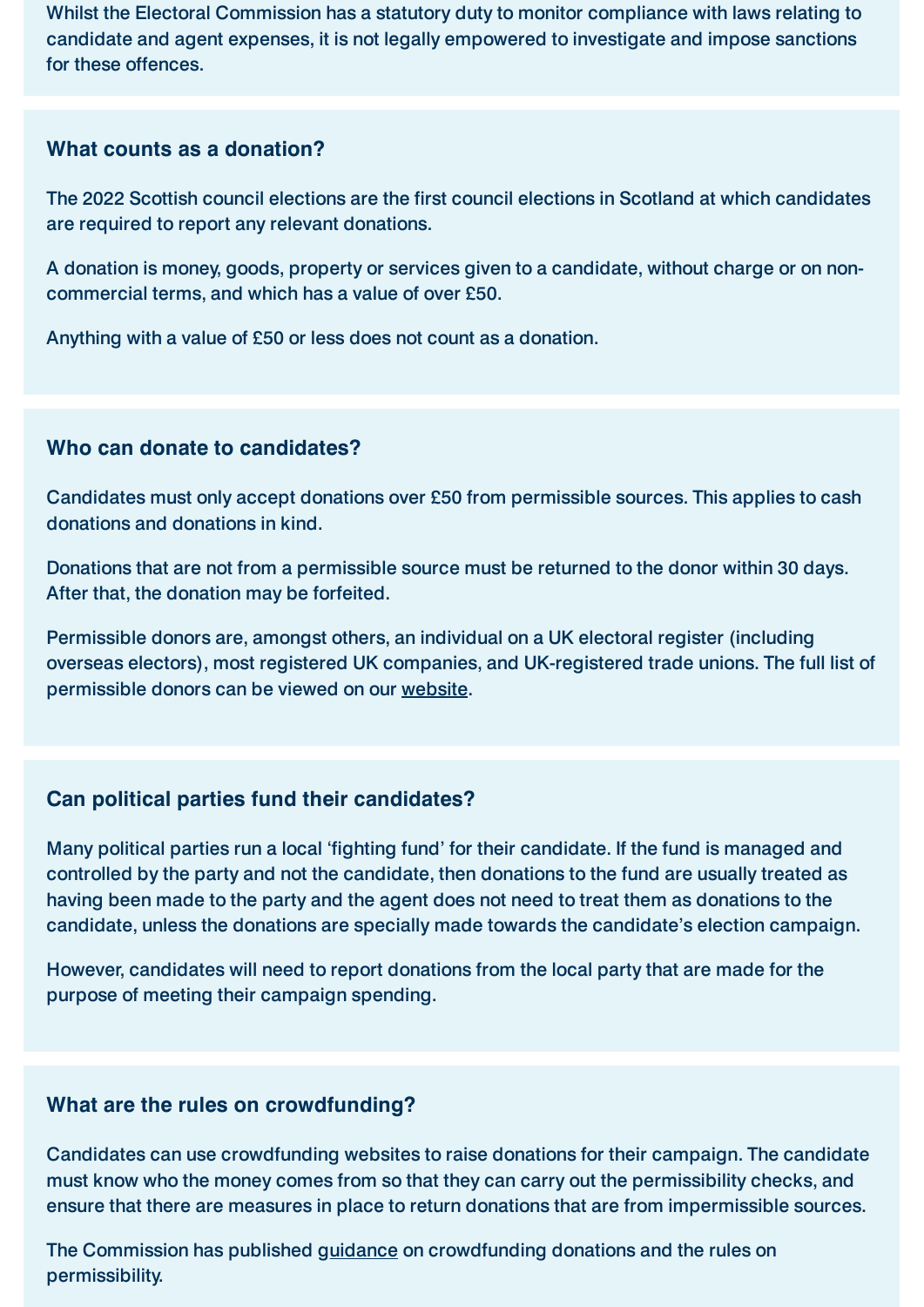#### How do candidates report their regulated spending and donations?

Details of the candidate's spending and donations must be reported to the local Returning Officer, together with declarations from the agent and candidate confirming the return is complete and correct no later than 35 days after the election result is declared.

If no spending is incurred, a nil return must be submitted by the candidate (or their agent).

#### What are the rules for non-party campaigners?

Non-party campaigners are individuals and organisations that campaign in the run up to elections but do not stand as political parties or candidates.

Under candidate campaigning rules, where a non-party campaigner campaigns for or against one or more candidates in a particular constituency, ward or other electoral area, certain rules apply to spending on this activity within the regulated period.

Local non-party campaigners can spend up to £50 plus 0.5p per local government elector during the regulated period on campaigning for or against a candidate in the ward. A local non-party campaigner cannot spend more than £50 plus 0.5p per elector without a candidate's authorisation.

Further information is on page 35 in our [guidance](https://www.electoralcommission.org.uk/sites/default/files/2022-02/2022%20Locals%20Scotland%20Part%203%20C%26A%20-%20FINAL%20-%20Feb%2022_0.pdf)for candidates and agents.

# **Registering to vote**

#### What is the registration deadline and how do people register to vote?

The deadline to apply to register to vote is midnight on Monday 18 April. Voters can register online at www.gov.uk/register-to-vote.

People can still apply by completing a paper registration form if they prefer. They can contact their local electoral registration office for forms or download them on the UK [Government's](https://www.gov.uk/register-to-vote) website  $\overline{\mathcal{A}}$ .

#### **Who can vote in the elections?**

A person can vote in the 5 May elections if they are on the local government register in an area where elections are taking place, and if they are:

- a UK or Irish citizen, or
- a qualifying Commonwealth citizen living in the UK, or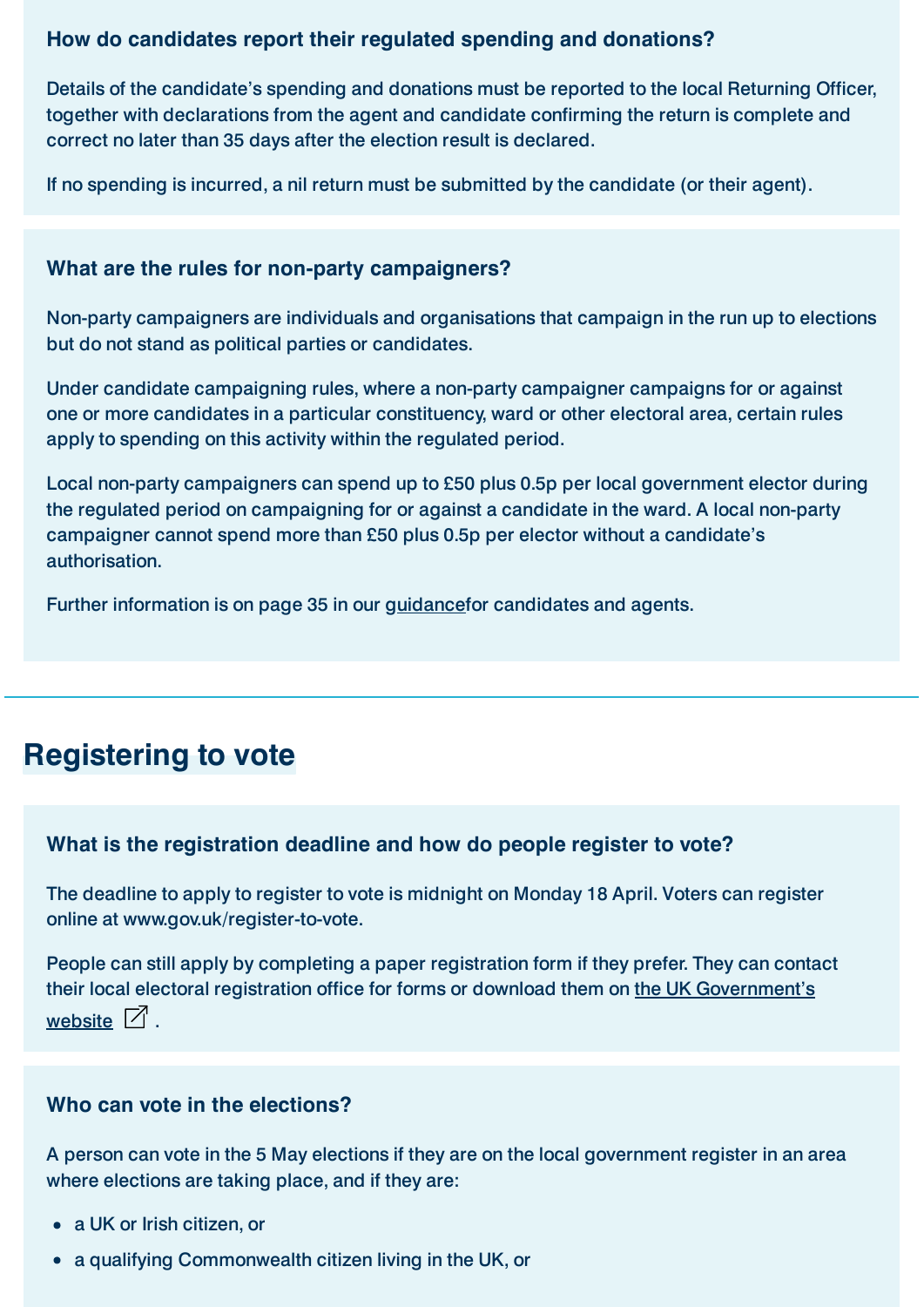a qualifying foreign national who is living in Scotland and has permission to enter or stay in the UK, or who does not need such permission, including EU citizens.

British citizens living overseas who are registered as overseas voters cannot vote in Scottish council elections. Service voters stationed abroad are still eligible to vote in Scottish council elections.

More information on eligibility is on our [website](https://www.electoralcommission.org.uk/media-centre/www.electoralcommission.org.uk/i-am-a/voter.).

#### **Can someone register at two different addresses?**

In some cases, voters may be eligible to register at two different addresses. For example, if they are a student living away from home. It is for the local Electoral Registration Officer to determine whether someone is eligible to register.

If an individual is registered to vote in two different local authority areas in Scotland, then they may only vote in one local authority election on 5 May 2022.

#### **Can prisoners vote?**

Some prisoners may vote at these elections. These include:

- Remand prisoners (those who have not been convicted and sentenced) can vote.
- Prisoners serving a combined sentence of 12 months or less anywhere in the UK, who would be normally be resident in Scotland.

## **The voting process**

#### **What voting system is used in these elections?**

The voting system used to elect councillors is Single Transferable Vote (STV). Each council ward in Scotland will be represented by between 1 and 5 councillors.

#### How do voters complete their ballot paper?

Voters should mark their ballot paper by numbering the candidates in order of their choice This means that they should:

- Put a number 1 in the voting box next to their first choice
- Put a number 2 in the voting box next to their second choice
- Put a number 3 in the voting box next to their third choice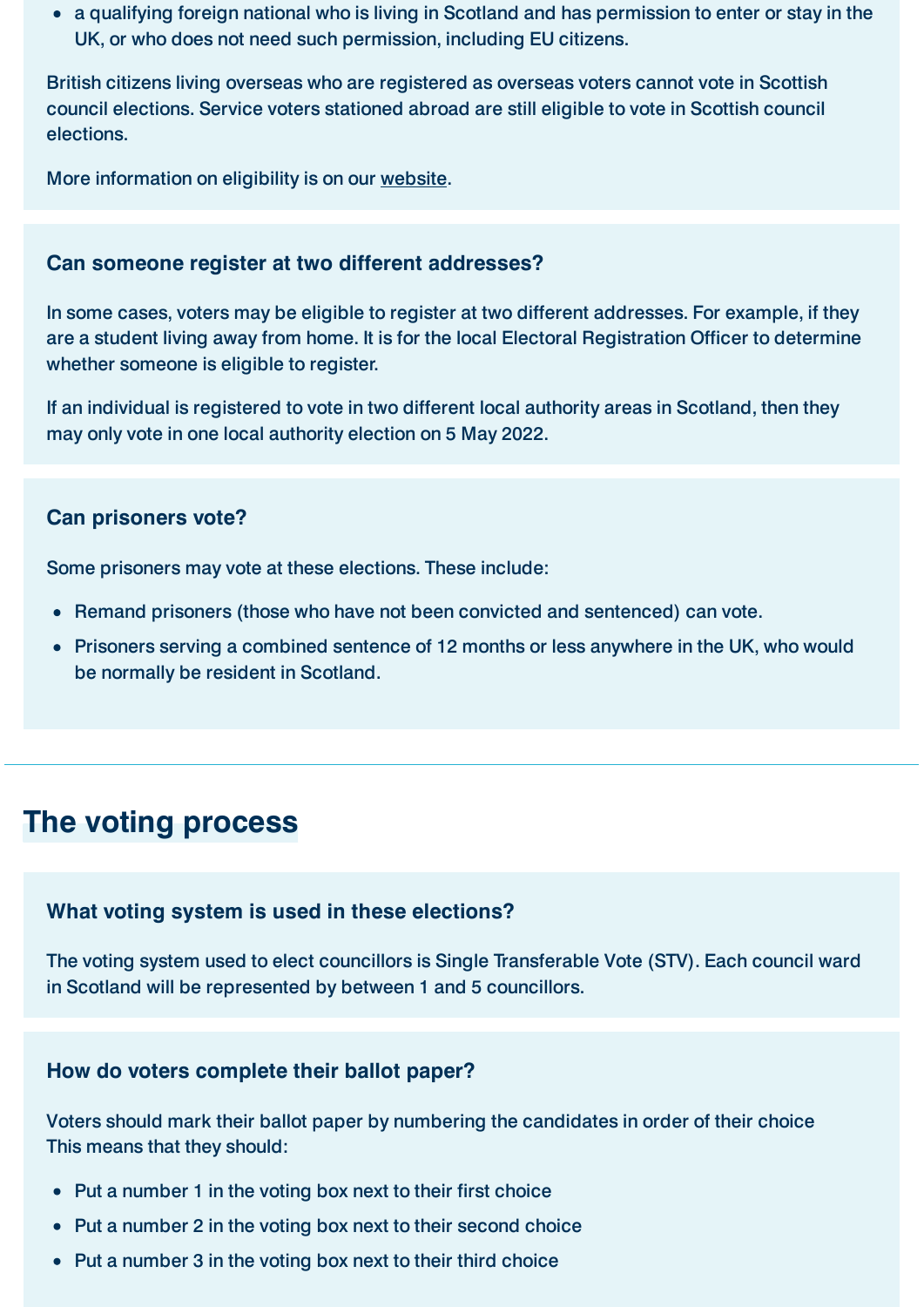And so on.

Voters can make as many or as few choices as they wish. They do not need to number every candidate.

# **Voting in-person**

#### **What should voters know ahead of polling day?**

Polling stations will be open between 7am and 10pm on Thursday 5 May. Voters should arrive in plenty of time to avoid missing out on having their say. Any voter who is in a queue of the polling station waiting to vote at 10pm will be able to vote.

Before polling day, voters will be sent a poll card, which includes details of where their polling station is. Voters can only vote at the polling station specified on this card. They do not need to take their poll card with them to the polling station but doing so will speed up the process.

Polling station staff will be on hand to explain the ballot paper and how to vote.

The law relating to obtaining information in polling stations and disclosing such information is complex, but we advise against taking selfies or other photos in the polling station, given the risks that this may be in breach of the law.

#### How is voting made accessible to disabled voters?

It is a legal requirement to provide a tactile voting device at every polling station. This allows someone who is blind or partially sighted to mark the ballot paper themselves, once the details on the ballot paper have been read out either by their companion or the Presiding Officer. In addition, a large print version of the ballot paper must be displayed inside the polling station for the assistance of voters who are partially sighted. Enlarged hand-held copies, marked as 'sample', must also be available to anyone who requires them.

The Commission has a legal duty to report on the accessibility of the poll and will include our findings in or statutory report on the administration of the poll.

The Commission provides [guidance](https://www.electoralcommission.org.uk/i-am-a/electoral-administrator/returning-officer) to polling station staff, to help them make sure that polling stations are accessible to everyone. This information is available for staff who are running these elections.

# **Absent voting**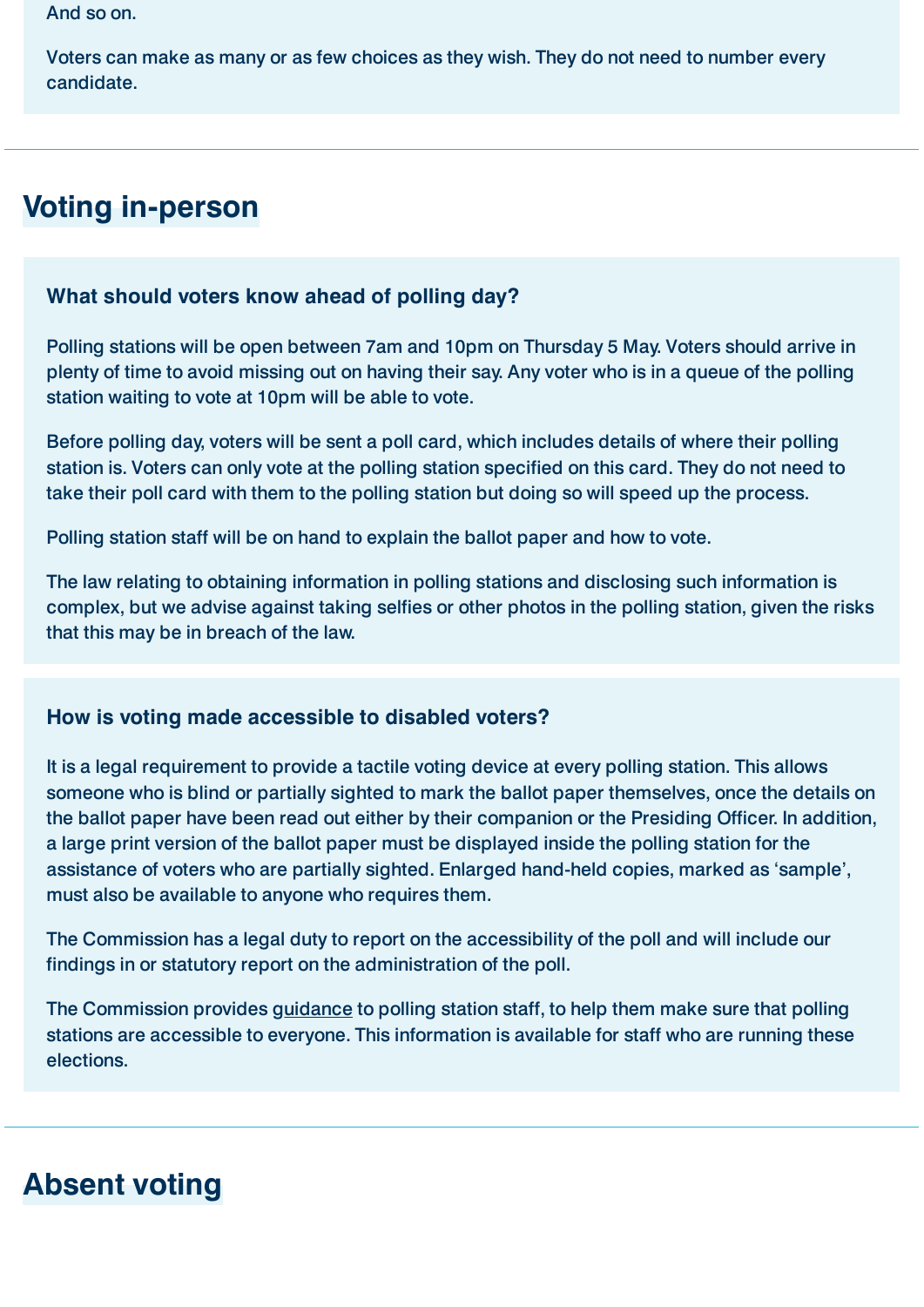#### **How to vote by proxy**

Voters can register for a 'proxy vote'. This means they ask someone they trust to vote on their behalf. They need to complete and sign a proxy application form and return it to their local electoral registration office by 5pm, Tuesday 26 April.

#### **How to vote by post**

If voters do not wish, or are unable, to go to a polling station, they may apply for a postal vote. Voters may apply for a postal vote for a specific election, a specific period of time, or for all elections. They need to complete and sign a postal vote application form and return it to their local electoral registration office by 5pm on Tuesday 19 April.

#### **Is it ok for someone to take a picture of their postal ballot and post it on** social media showing how they have voted?

Postal ballot papers are treated differently in electoral law than polling station ballot papers. A postal voter may take a picture of their own postal ballot paper and publicise it (including via social media).

However, while the postal voter themselves may publicise the information, if someone else persuades or induces them to make this information available, they would be committing an offence. If there are any suggestions or allegations that this could be happening, the person making the complaint should report the matter to the police.

#### What safeguards are in place to ensure postal voting is secure?

Postal voters have to provide their signature and date of birth when applying for a postal vote and also when casting their postal vote. Both records are checked. If the Returning Officer is not satisfied that they match, the ballot paper is not counted.

The system has been further strengthened by the introduction of Individual Electoral Registration in 2014. Anyone applying to register to vote first has to provide their national insurance number, before going on to provide the additional information above if they want to cast their vote by post.

#### **Can political parties handle postal votes?**

The Electoral Commission has developed a Code of Conduct for campaigners, which applies to all political parties, candidates and their supporters. The Code includes the following guidance for parties, candidates and campaigners.

Do not assist in completing a ballot paper - instead, campaigners should always refer the voter to the Returning Officer's team who may be able to arrange a home visit or provide assistance at the polling station.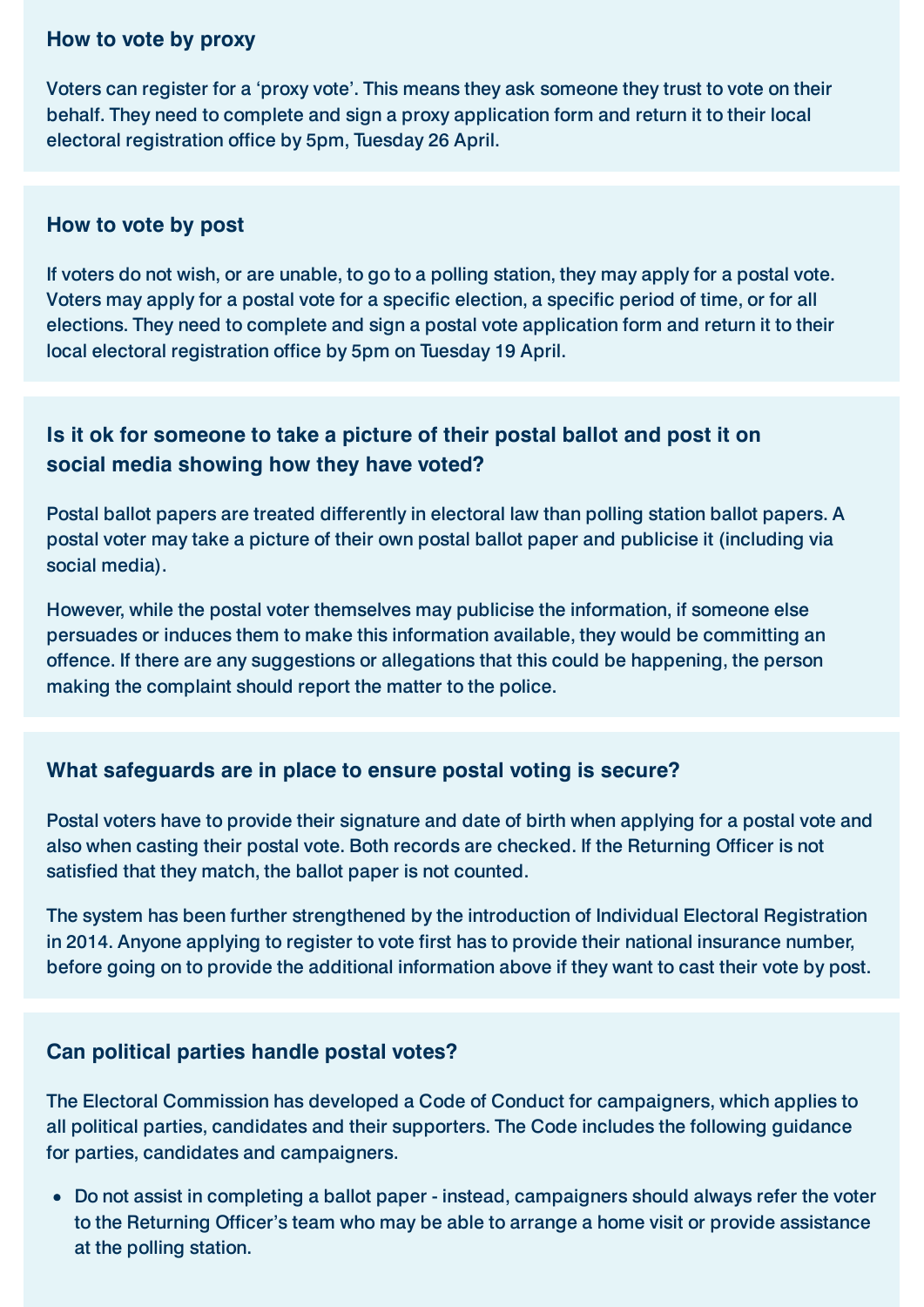• Do not handle or take any completed ballot papers from voters. Instead, voters should be encouraged to post their postal ballot pack themselves - alternatively, the Returning Officer's team may be able to arrange for it to be collected.

### **The count and declaration of results**

#### **Who is responsible for the count process?**

The Returning Officer has overall responsibility for the counting of the votes for their respective election. This includes ensuring that ballot boxes are transported from polling stations to the count venue in a secure and timely manner; and that those recruited to count ballot papers have been well trained in how to carry out their duties.

#### When will counts start?

The Convener of the EMB has directed all Returning Officers to commence the count between 8am and 9.30am on Friday 6 May. You should check locally for specific start times for each count.

#### **How are the votes counted?**

All votes will be counted electronically. The process can be summarised as follows:

- All ballot papers will be scanned and the number verified against records of ballot papers issued at polling stations or against records of returned postal ballot papers
- The e-counting system counts all the voting preferences on each paper
- The system calculates the results and allocates the seats

#### What happens if the e-counting system is unable to read the vote on a ballot paper?

Where the system is unable to read the vote on a ballot paper it will be marked for manual adjudication. Count staff, appointed for the purposes of adjudicating doubtful ballot papers, will try to ascertain the voter's intention. Where they are unable to do this, the ballot paper will be deferred, so that the Returning Officer, or their Depute, can adjudicate it. Only the Returning Officer or their Depute will be able to reject a ballot paper.

#### How are the seats allocated using Single Transferable Vote?

There will be between one and five councillor seats available for election in each ward.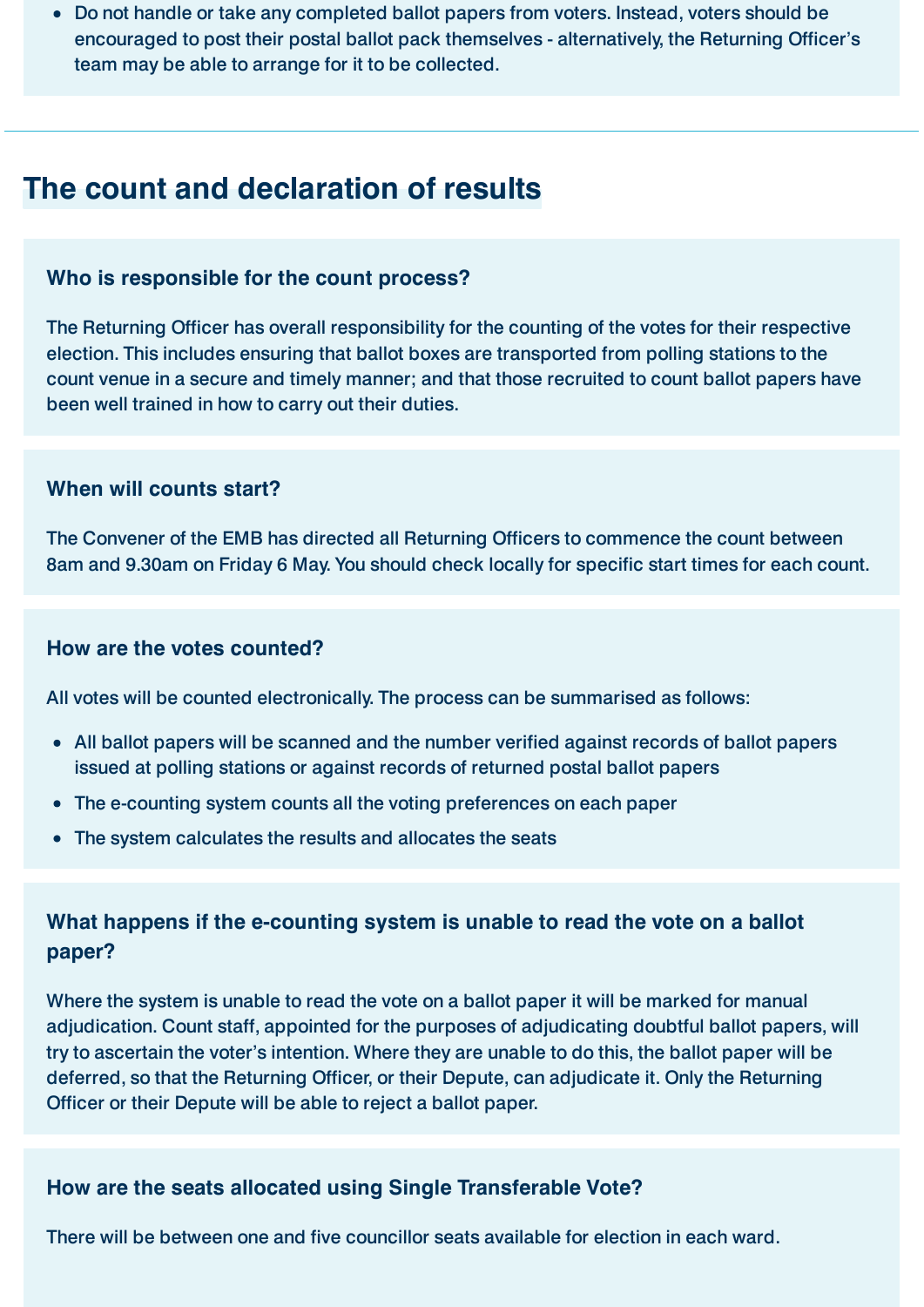To gain one of the seats a candidate must receive a minimum number of votes known as the quota.

The quota is calculated by using the formula below:



The number of valid first preferences given to each candidate will be counted. Any candidate who reaches or exceeds the quota is elected. Any surplus votes they have received are redistributed to the voter's next preference.

If there are still seats to be filled after all the surpluses have been transferred, the candidate(s) with the fewest votes will be excluded. Their votes will then be transferred to the voters' next choice candidate who has not already been elected or excluded.

The process of transferring surpluses and excluding candidates will continue until all of the seats have been filled.

There may come a point where the number of remaining candidates is equal to the number of vacancies that are unfilled. Where this is the case, the remaining candidates are deemed elected.

The Electoral Commission has produced an [animation](https://www.youtube.com/watch?v=M91jraoo6t8)  $\Box$  to explain the STV count process

#### Can the result be challenged after it has been announced?

Someone can challenge the result of an election by issuing an election petition. This is a legal action and will be adjudicated by a judge in court.

A petition can be presented by:

- a person claiming to have been a candidate at the election, or
- four people who voted as electors at the election or had a right to vote at the election, except for electors registered anonymously

A petition at a local government election must normally be presented within 21 calendar days after the day on which the election was held. Further time may be allowed in certain circumstances.

# **Electoral fraud**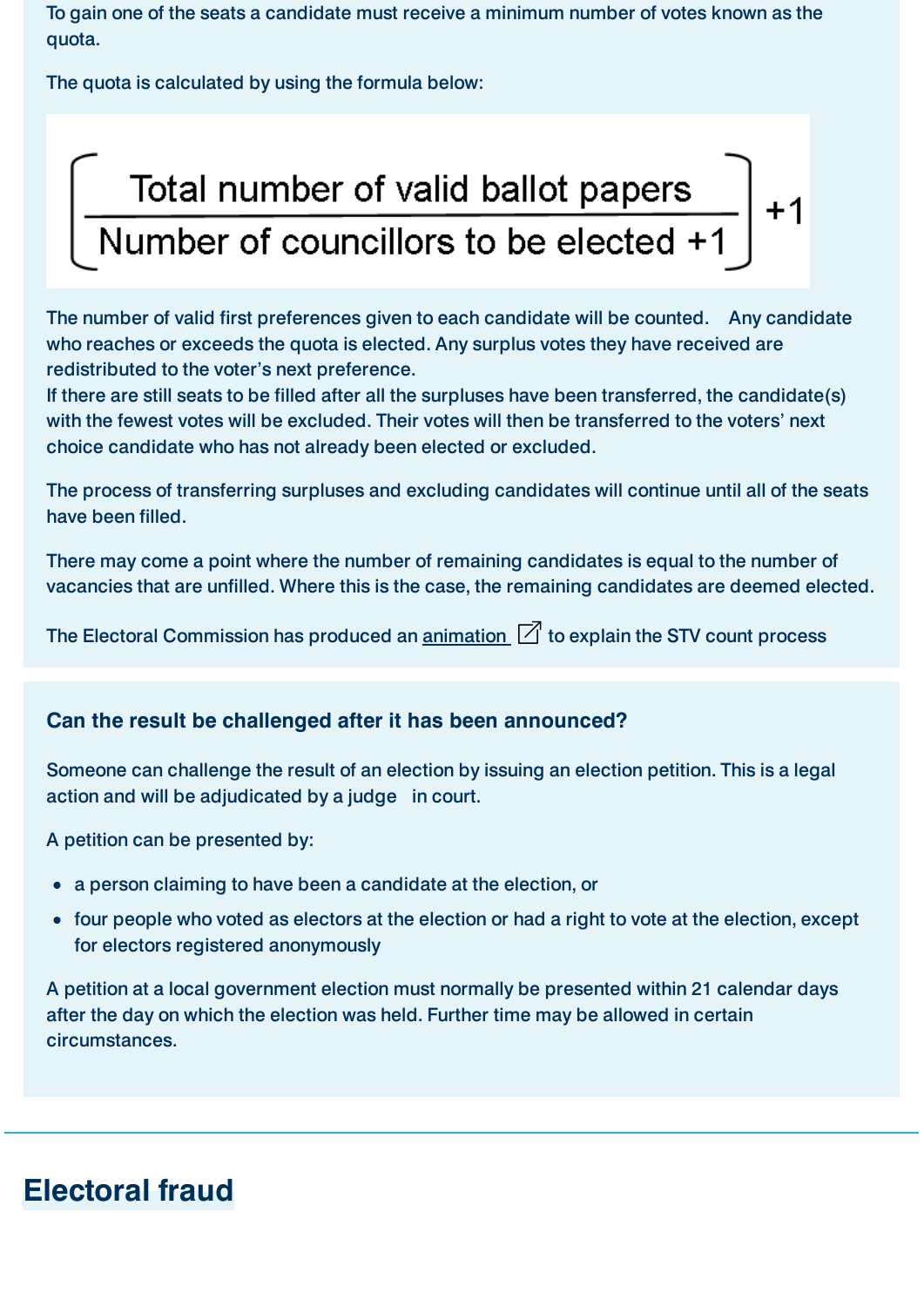#### Who is responsible for putting plans in place to deal with electoral fraud?

The primary responsibility lies with the local Returning Officer and the Electoral Registration Officer for each area. They work closely with their local contact from Police Scotland.

[Guidance](https://www.electoralcommission.org.uk/sites/default/files/pdf_file/FINAL-2017-Guidance-on-preventing-and-detecting-electoral-fraud-in-Scotland.pdf)on preventing and detecting electoral fraud in Scotland has been published to support police officers and SPOCs as they put in place plans to prevent and detect electoral fraud in Scotland.

#### What are the criminal offences that relate to electoral fraud?

Anyone, including candidates, politicians and members of the public, who has evidence of electoral fraud taking place should report it to the police immediately, using the 101 nonemergency number, unless there is a crime in progress.

The Representation of the People Act 1983 specifies a number of criminal offences relating to electoral fraud. The relevant police force for the area in which the election is taking place would investigate any allegations that an offence may have taken place.

Police Scotland has designated a single point of contact officer (known as a SPOC) to lead on election-related crime in each local authority area in Scotland. People can also choose to contact Crimestoppers anonymously on 0800 555 111.

- **Personation** It is an offence to vote as someone else (whether that person is living, dead or fictitious), either by post or at a polling station, in person or as a proxy.
- **Undue influence / intimidation** A person is guilty of undue influence if they attempt to influence someone's vote by:
	- o using or threatening force, violence or restraint
	- $\circ$  inflicting or threatening injury, damage, loss or harm
	- $\circ$  impeding or preventing someone from freely exercising their right to vote even where the attempt is unsuccessful
- **Bribery** A person is guilty of bribery if they directly or indirectly offer any reward (financial or otherwise) in order to induce any voter to vote or refrain from voting.
- **Treating** A person is guilty of treating if either before, during, or after an election they offer food, drink or entertainment to corruptly influence any voter. Treating requires a corrupt intent it does not apply to ordinary hospitality.
- **False statements** It is an offence to make or publish a false statement of fact about the personal character or conduct of a candidate in order to affect the return of a candidate at an election. False statements that are not about a candidate's personal character or conduct are not illegal under electoral law, but could be considered as libel or slander. It is an offence to knowingly provide a false statement on a nomination paper.
- **Multiple voting and proxy voting offences** There are various offences regarding multiple voting and proxy voting, including voting (whether in person, by post or by proxy) when you are not allowed to and voting more than once in the same election.
- **False information in connection with registration and absent voting** It is an offence to supply false registration information to an Electoral Registration Officer. It is also an offence to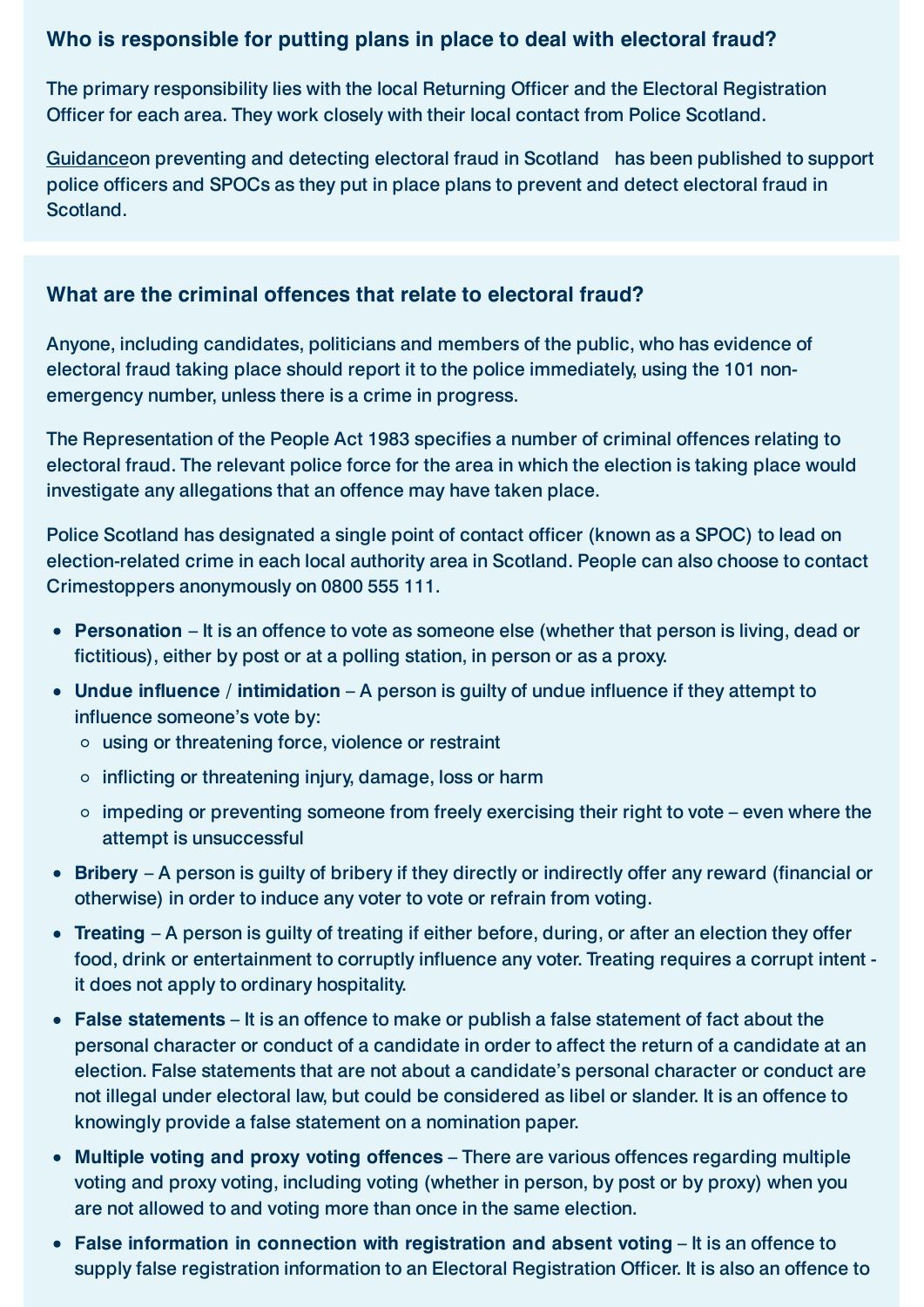supply false information for a postal or proxy vote.

# **Roles and responsibilities**

## **Returning Officer (RO)**

The Returning Officer (RO) is personally responsible for the conduct of the local government election, including the nomination process, counting the votes and declaring the result.

### **Electoral Registration Officers (EROs)**

Electoral Registration Officers (or EROs) are responsible for the preparation and maintenance of the electoral registers and list of absent voters within their area. They must ensure that the electoral registers are as accurate and complete as possible.

### **Presiding Officers**

Presiding Officers are appointed by local ROs to run polling stations. Duties include organising the layout of the polling station, supervising poll clerks, issuing ballot papers, assisting voters, accounting for all ballot papers and ensuring that ballot boxes are transported securely to the count venue.

### **The Electoral Commission**

The Electoral Commission is the independent body which oversees elections and regulates political finance in the UK. We work to promote public confidence in the democratic process and ensure its integrity. Our role in these elections is to:

- produce guidance for ROs and EROs, set performance standards and report on how electoral administrators perform against these standards
- produce guidance for candidates standing for election and their agents
- produce guidance for parties that are campaigning at the election  $\bullet$
- produce guidance for non-party campaigners that are campaigning at the election  $\bullet$
- register political parties and non-party campaigners
- raise public awareness of the elections and how to take part in them
- report on the conduct of the elections  $\bullet$
- publish details of where political parties get their money from and how they spend it

### **The Electoral Management Board**

The Electoral Management Board for Scotland (EMB) is responsible for co-ordinating the administration of Scottish council elections. The EMB is led by a Convener, Malcolm Burr, who has the power to direct Returning Officers (ROs) and Electoral Registration Officers (EROs) in respect of their duties at council elections. The Convener's directions are issued following consultation with all ROs and EROs and with the Electoral Commission.